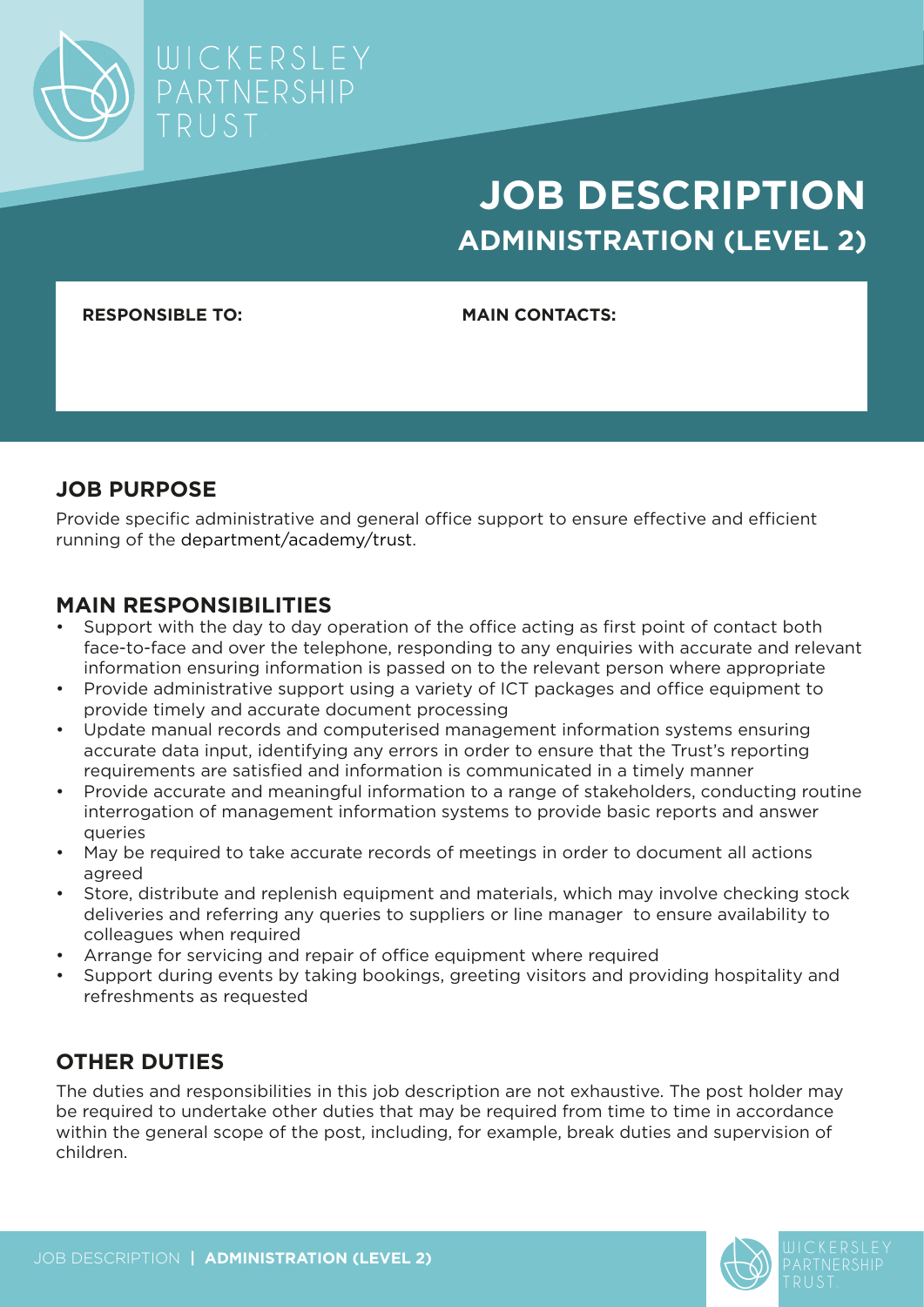## **PERFORMANCE STANDARDS FRAMEWORK COMPETENCIES ESSENTIAL TO BASIC PERFORMANCE OF THE ROLE**

#### **COMMITMENT & MOTIVATION (LEVEL 1)**

- Displays energy and enthusiasm and has a positive attitude towards work, demonstrating commitment to achieving individual and academy/Trust goals
- Prioritises own workload
- Takes personal responsibility whilst demonstrating willingness to complete the task to a high standard
- Actively participates in learning opportunities and applies learning to develop own practice
- Effectively liaises with people showing a willingness to give and receive constructive feedback
- Responds positively to feedback and incorporates this into working practice
- Keeps self up to date with relevant information and initiatives

## **PROBLEM SOLVING & DECISION MAKING (LEVEL 1)**

- Works to general instruction using initiative to make routine decisions within guidelines, with the ability to challenge where appropriate and relevant
- Escalates decisions outside own area of responsibility
- Gathers relevant information to assist good decision making
- Offers ideas on how things could be done differently

#### **PLANNING & ORGANISATION (LEVEL 1)**

- Organises and manages own tasks and work time effectively
- Implements operational plans for own areas of responsibility under guidance
- Provides feedback to inform planning
- Prepares resources including where appropriate relevant ICT

#### **IMPLEMENTING CHANGE (LEVEL 1)**

- Contributes constructively to support change in own area of work with a view to improving performance
- Uses initiative and knowledge to implement given tasks or plans.
- Identifies and makes recommendations for improving performance in their own area of work
- Approaches change in a positive, flexible and enthusiastic manner

## **MANAGING OBJECTIVES (LEVEL 1)**

- Has a good understanding of own role and carries out task effectively, within deadline, fulfilling short term goals of the team
- Provides agreed feedback of effectiveness and progress
- Recognises the values, learning styles, management styles and ethos of the academy/ trust

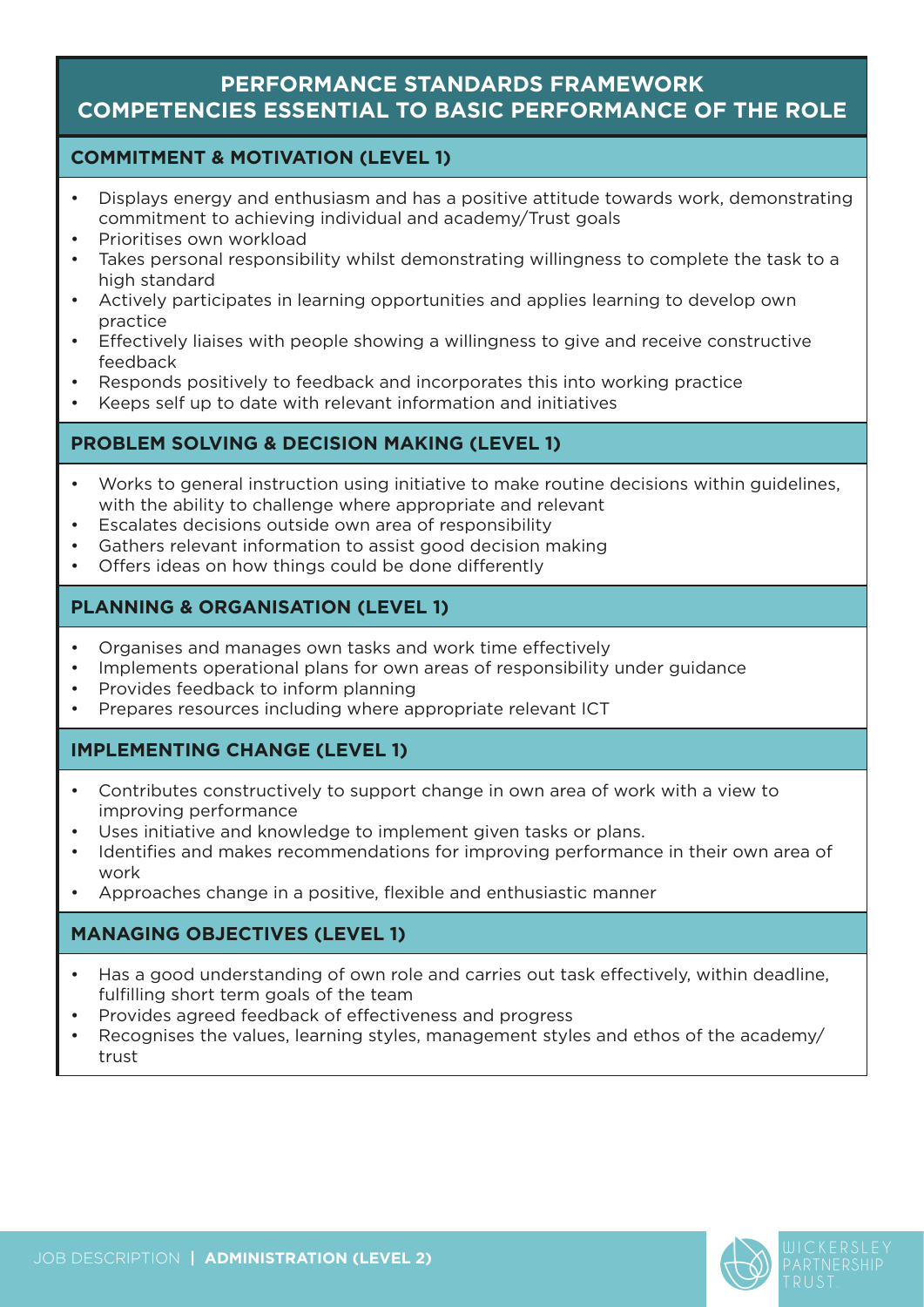## **PERFORMANCE STANDARDS FRAMEWORK COMPETENCIES ESSENTIAL TO BASIC PERFORMANCE OF THE ROLE**

#### **RAISING STANDARDS (LEVEL 1)**

- Contributes to setting individual objectives and agreeing measurable targets
- Collects supporting evidence and agrees success criteria
- Maintains consistent performance
- Remains focused on delivering results
- Takes responsibility for the quality of own work and keeps manager informed of how the work is progressing

## **CUSTOMER FOCUS (LEVEL 1)**

- Demonstrates willingness to help and support pupils and stakeholders
- Demonstrates and promotes the positive values, attitudes and behaviours expected to promote positive relationships
- Contributes to the safeguarding and welfare of pupils
- Adopts a pleasant, helpful and professional manner
- Actively seeks information from stakeholders to understand their varying needs, abilities and expectations to support development
- Delivers results in a timely manner
- Understand the reasons for Health & Safety within own area and works in a manner which does not compromise their own H&S or that of anyone affected by their work

## **COMMUNICATION (LEVEL 1)**

- Communication of straightforward information within familiar situations, with sensitivity and confidentiality
- Communicates effectively either verbally or in writing.
- Selects most appropriate method to meet the needs audience including those with complex communication and interaction needs
- Shares information with relevant parties in a timely manner
- Responds effectively to queries and provides accurate information, knowing when to refer
- Completion of standard proformas

#### **IMPACT & INFLUENCE (LEVEL 1)**

- Understands the impact of own behaviour on others.
- Interacts positively within a team and will challenge inappropriate behaviour where appropriate.
- Develops personal networks and builds positive relationships.
- Discusses own needs and listens sensitively to the needs of other
- Shares appropriate information and knowledge with other in an open and honest manner
- Maintains confidentiality within appropriate boundaries.